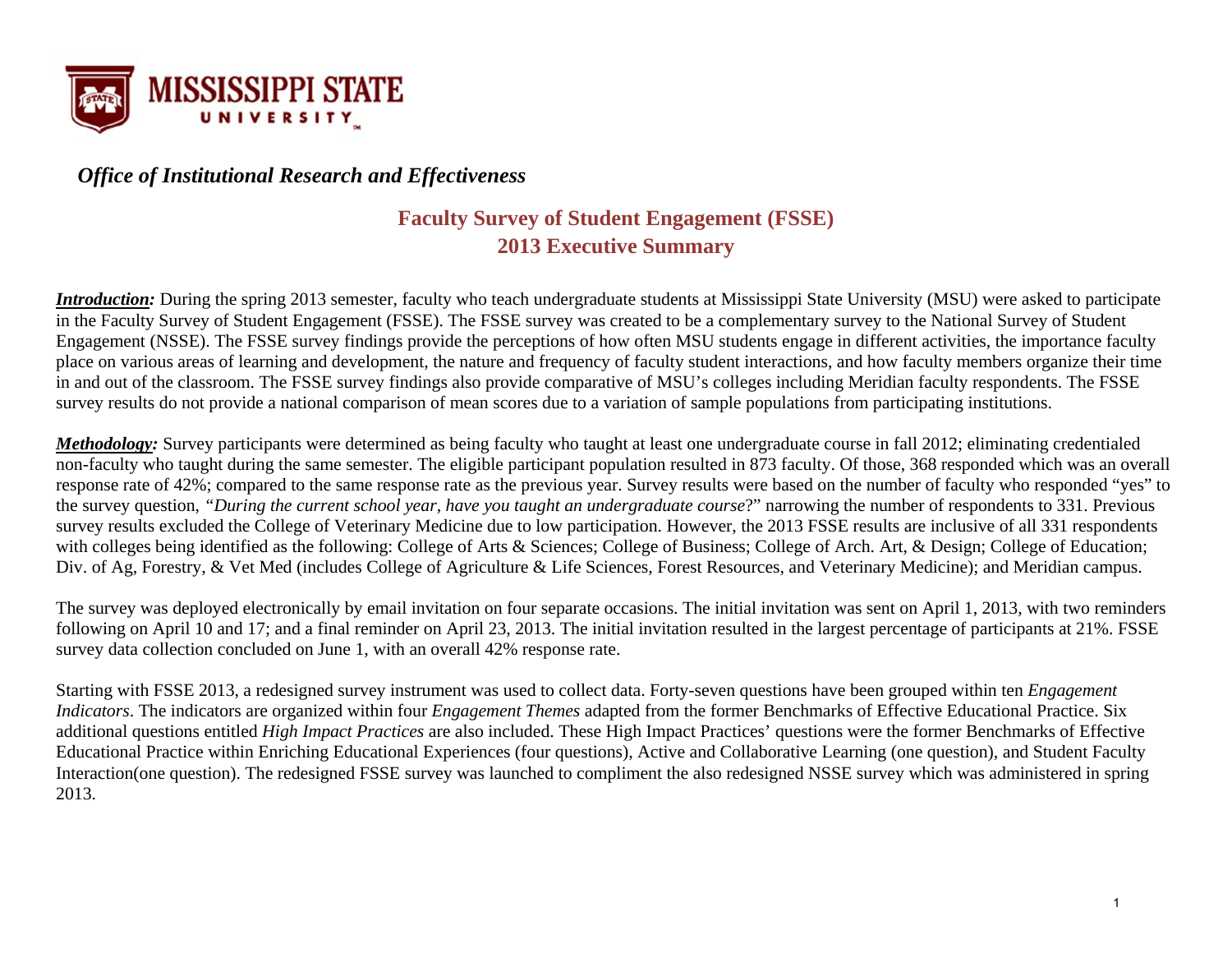Results are divided into the following four Engagement Themes and arranged by the appropriate Engagement Indicator, with High Impact Practices reported separately:

- Academic Challenge (FSSE Benchmark 2012 and prior: Level of Academic Challenge)
	- o Higher Order Learning
	- oReflective and Integrative Learning
	- oLearning Strategies
	- oQuantitative Reasoning
- Learning with Peers (FSSE Benchmark 2012 and prior: Active and Collaborative Learning)
	- o Collaborative Learning
	- o Discussions with Diverse Others
- Experiences with Faculty (FSSE Benchmark 2012 and prior: Student-Faculty Interaction)
	- o Student-Faculty Interactions
	- o Effective Teaching Practices
- Campus Environment (FSSE Benchmark 2012 and prior: Supportive Campus Environment)
	- o Quality of Interactions
	- o Supportive Environment.

The summary table of comparison provides results by college and MSU Overall for the forty-seven Engagement indicator questions and the High Impact Practices questions. Five of the six High Impact practices are reported in percentages rather than mean score because they are not considered ordinal or scale, but rather they are nominal. The mean scores reported are on a 1 to 4 scale except when noted. The gray area of the summary table compares statistical responses by college. For each question, the college with the highest mean or frequency response is indicated in **maroon bold**. Overall results are also provided in the data table for 2013, 2012, and 2011. Please note, mean score comparisons of the 2013 MSU FSSE Overall vary greatly from those reported in previous years. The FSSE 2013 survey questions were modified ranging from no change/minimal change to major change. Results reported for 2013 that did not have a comparable survey question in previous years, are noted with "N/A" in the 2012 and 2011 response year.

Although the 2013 FSSE survey results are not provided with a national comparison, an overview of FSSE participants can be found at: http://nsse.iub.edu/2013 Institutional Report/pdf/FSSE 2013 Overview.pdf.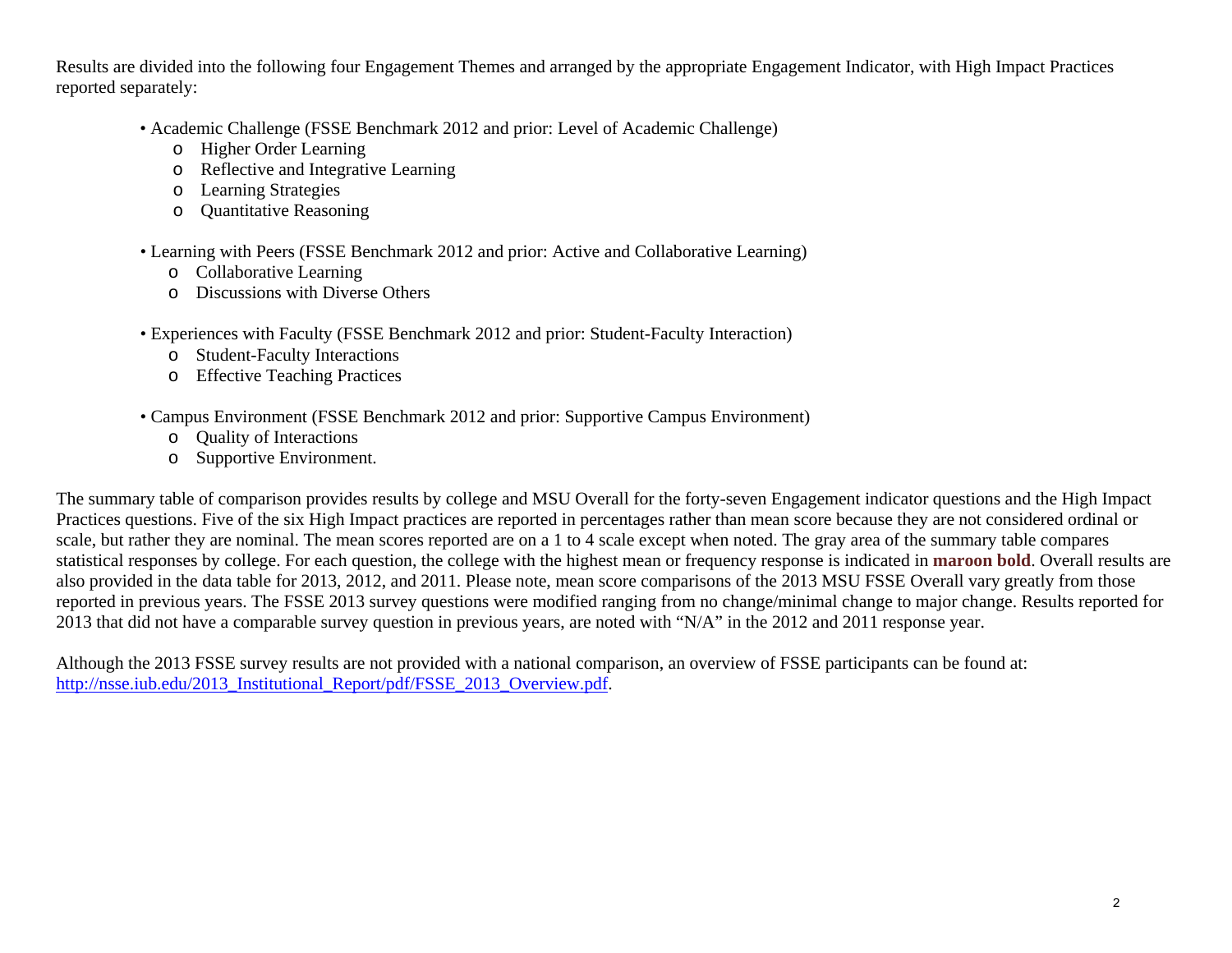

|                                                                                                                                                  | <b>College of</b><br>Arts &<br><b>Sciences</b> | <b>College of</b><br><b>Business</b> | <b>College of</b><br>Arch., Art,<br>& Design | <b>College of</b><br>Education | College of<br>Engineering | Div. Ag,<br>Forestry, &<br><b>Vet Med</b> | Meridian<br><b>Campus</b> | 2013<br><b>MSU FSSE</b><br><b>Overall</b> | 2012<br><b>MSU FSSE</b><br><b>Overall</b> | 2011<br><b>MSU FSSE</b><br><b>Overall</b> |
|--------------------------------------------------------------------------------------------------------------------------------------------------|------------------------------------------------|--------------------------------------|----------------------------------------------|--------------------------------|---------------------------|-------------------------------------------|---------------------------|-------------------------------------------|-------------------------------------------|-------------------------------------------|
| <b>Engagement Indicators</b>                                                                                                                     |                                                |                                      |                                              |                                |                           |                                           |                           |                                           |                                           |                                           |
| Theme: Academic Challenge (FSSE Benchmark 2012 and<br>prior: Level of Academic Challenge)                                                        |                                                |                                      |                                              |                                |                           |                                           |                           |                                           |                                           |                                           |
| HIGHER-ORDER LEARNING                                                                                                                            | Mean                                           | Mean                                 | Mean                                         | Mean                           | Mean                      | Mean                                      | Mean                      | Mean                                      | Mean                                      | Mean                                      |
| In your selected course section, how much does the<br>coursework emphasize the following?                                                        |                                                |                                      |                                              |                                |                           |                                           |                           |                                           |                                           |                                           |
| Applying facts, theories, or methods to practical problems or new situations                                                                     | 3.20                                           | 3.62                                 | 3.60                                         | 3.52                           | 3.49                      | 3.15                                      | 3.50                      | 3.34                                      | 2.56                                      | 2.52                                      |
| Analyzing an idea, experience, or line of reasoning in depth by examining<br>its parts                                                           | 3.30                                           | 3.20                                 | 3.60                                         | 3.33                           | 3.05                      | 2.95                                      | 3.64                      | 3.24                                      | 2.64                                      | 2.73                                      |
| Evaluating a point of view, decision, or information source                                                                                      | 2.91                                           | 2.79                                 | 2.86                                         | 2.90                           | 2.18                      | 2.45                                      | 3.57                      | 2.77                                      | 2.41                                      | 2.37                                      |
| Forming a new idea or understanding from various pieces of information                                                                           | 3.16                                           | 3.05                                 | 3.50                                         | 3.20                           | 2.67                      | 2.69                                      | 3.57                      | 3.06                                      | 2.46                                      | 2.54                                      |
| REFLECTIVE AND INTEGRATIVE LEARNING<br>In your selected course section, how important is it to you<br>that the typical student do the following? |                                                |                                      |                                              |                                |                           |                                           |                           |                                           |                                           |                                           |
| Combine ideas from different courses when completing assignments                                                                                 | 2.97                                           | 3.10                                 | 3.60                                         | 3.29                           | 3.10                      | 3.22                                      | 3.59                      | 3.14                                      | 2.34                                      | 2.32                                      |
| Connect his or her learning to societal problems or issues                                                                                       | 2.93                                           | 2.38                                 | 2.87                                         | 3.13                           | 2.46                      | 3.10                                      | 3.65                      | 2.91                                      | N/A                                       | N/A                                       |
| Include diverse perspectives (political, religious, racial/ethnic, gender, etc.)<br>in course discussions or assignments                         | 2.82                                           | 2.00                                 | 2.73                                         | 3.06                           | 1.63                      | 2.56                                      | 3.59                      | 2.63                                      | 2.07                                      | 2.04                                      |
| Examine the strengths and weaknesses of his or her own views on a topic<br>or issue                                                              | 3.17                                           | 2.65                                 | 3.50                                         | 3.47                           | 2.36                      | 2.95                                      | 3.59                      | 3.06                                      | 2.16                                      | 2.16                                      |
| Try to better understand someone else's views by imagining how an issue<br>looks from his or her perspective                                     | 3.06                                           | 2.47                                 | 3.21                                         | 3.37                           | 1.92                      | 2.67                                      | 3.59                      | 2.88                                      | 2.15                                      | 2.18                                      |
| Learn something that changes the way he or she understands an issue or<br>concept                                                                | 3.47                                           | 3.25                                 | 3.64                                         | 3.50                           | 2.92                      | 3.28                                      | 3.71                      | 3.38                                      | 2.48                                      | 2.51                                      |
| Connect ideas from your course to his or her prior experiences and<br>knowledge                                                                  | 3.40                                           | 3.20                                 | 3.71                                         | 3.72                           | 3.41                      | 3.48                                      | 3.82                      | 3.47                                      | N/A                                       | N/A                                       |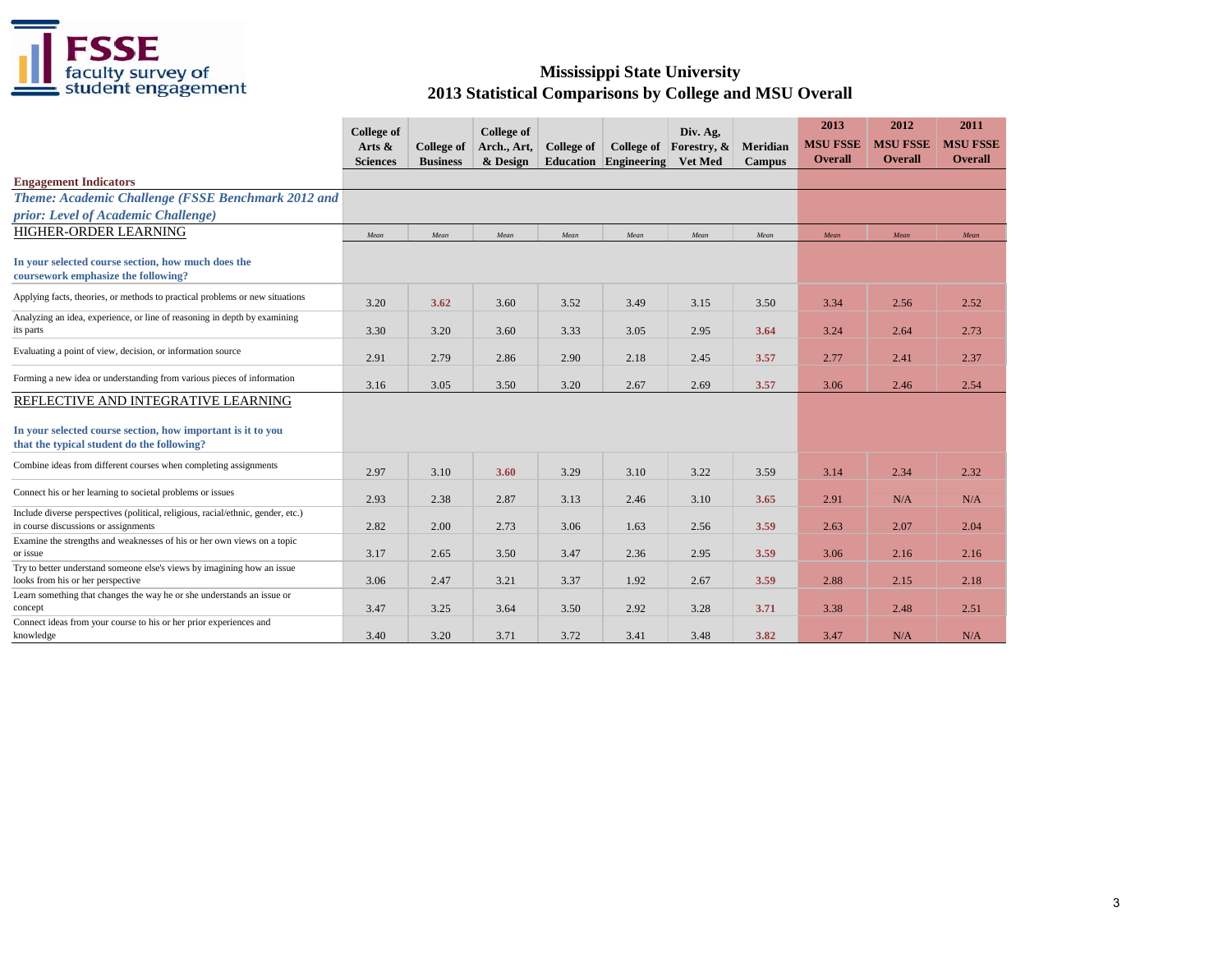

|                                                                                                                                                                                 | <b>College</b> of<br>Arts &<br><b>Sciences</b> | <b>College of</b><br><b>Business</b> | <b>College of</b><br>Arch., Art,<br>& Design | <b>College of</b><br><b>Education</b> | Engineering | Div. Ag,<br>College of Forestry, &<br>Vet Med | Meridian<br><b>Campus</b> | 2013<br><b>MSU FSSE</b><br><b>Overall</b> | 2012<br><b>MSU FSSE</b><br><b>Overall</b> | 2011<br><b>MSU FSSE</b><br><b>Overall</b> |
|---------------------------------------------------------------------------------------------------------------------------------------------------------------------------------|------------------------------------------------|--------------------------------------|----------------------------------------------|---------------------------------------|-------------|-----------------------------------------------|---------------------------|-------------------------------------------|-------------------------------------------|-------------------------------------------|
| <b>LEARNING STRATEGIES</b>                                                                                                                                                      | Mean                                           | Mean                                 | Mean                                         | Mean                                  | Mean        | Mean                                          | Mean                      | Mean                                      | Mean                                      | Mean                                      |
| In your selected course section, how much do you encourage<br>students to do the following?                                                                                     |                                                |                                      |                                              |                                       |             |                                               |                           |                                           |                                           |                                           |
| Identify key information from reading assignments                                                                                                                               | 2.95                                           | 2.90                                 | 2.79                                         | 3.10                                  | 2.39        | 2.80                                          | 3.36                      | 2.88                                      | N/A                                       | N/A                                       |
| Review notes after class                                                                                                                                                        | 2.86                                           | 3.19                                 | 2.21                                         | 2.80                                  | 2.68        | 3.05                                          | 3.07                      | 2.86                                      | N/A                                       | N/A                                       |
| Summarize what has been learned from class or from course materials                                                                                                             | 2.91                                           | 2.83                                 | 2.57                                         | 2.94                                  | 2.57        | 3.07                                          | 3.46                      | 2.90                                      | N/A                                       | N/A                                       |
| <b>QUANTITATIVE REASONING</b>                                                                                                                                                   |                                                |                                      |                                              |                                       |             |                                               |                           |                                           |                                           |                                           |
| In your selected course section, how important is it to you<br>that the typical student do the following?                                                                       |                                                |                                      |                                              |                                       |             |                                               |                           |                                           |                                           |                                           |
| Reach conclusions based on his or her own analysis of numerical<br>information (numbers, graphs, statistics, etc.)                                                              | 2.53                                           | 2.95                                 | 2.36                                         | 2.81                                  | 3.33        | 2.84                                          | 3.19                      | 2.78                                      | N/A                                       | N/A                                       |
| Use numerical information to examine a real-world problem or issue<br>(unemployment, climate change, public health, etc.)                                                       | 2.25                                           | 2.81                                 | 2.36                                         | 2.78                                  | 2.97        | 2.81                                          | 2.82                      | 2.57                                      | N/A                                       | N/A                                       |
| Evaluate what others have concluded from numerical information                                                                                                                  | 2.29                                           | 2.67                                 | 2.40                                         | 2.66                                  | 2.69        | 2.66                                          | 2.71                      | 2.50                                      | N/A                                       | N/A                                       |
| Theme: Learning with Peers (FSSE Benchmark 2012 and<br>prior: Active and Collaborative Learning)                                                                                |                                                |                                      |                                              |                                       |             |                                               |                           |                                           |                                           |                                           |
| COLLABORATIVE LEARNING<br>In your selected course section, how much do you encourage<br>students to do the following?                                                           |                                                |                                      |                                              |                                       |             |                                               |                           |                                           |                                           |                                           |
| Ask other students for help understanding course material                                                                                                                       | 2.75                                           | 2.52                                 | 3.21                                         | 2.77                                  | 2.74        | 2.88                                          | 2.50                      | 2.76                                      | N/A                                       | N/A                                       |
| Explain course material to other students                                                                                                                                       | 2.68                                           | 2.43                                 | 3.07                                         | 2.94                                  | 2.47        | 2.78                                          | 2.57                      | 2.69                                      | 1.77                                      | 1.78                                      |
| Prepare for exams by discussing or working through course material with<br>other students                                                                                       | 2.78                                           | 2.56                                 | 2.50                                         | 2.87                                  | 2.55        | 2.85                                          | 2.71                      | 2.74                                      | N/A                                       | N/A                                       |
| Work with other students on course projects or assignments*                                                                                                                     | 2.48                                           | 2.90                                 | 2.43                                         | 3.16                                  | 2.75        | 2.61                                          | 2.57                      | 2.65                                      | 2.42 &<br>2.57                            | 2.31 &<br>2.49                            |
| DISCUSSIONS WITH DIVERSE OTHERS<br>In your selected course section, how much opportunity do<br>students have to engage in discussions with people from the<br>following groups? |                                                |                                      |                                              |                                       |             |                                               |                           |                                           |                                           |                                           |
| People of a race or ethnicity other than their own                                                                                                                              | 2.74                                           | 2.43                                 | 2.43                                         | 2.97                                  | 2.13        | 2.15                                          | 3.36                      | 2.59                                      | 2.26                                      | 2.27                                      |
| People from an economic background other than their own**                                                                                                                       | 2.72                                           | 2.48                                 | 2.43                                         | 2.81                                  | 2.08        | 2.26                                          | 3.36                      | 2.58                                      | 2.13                                      | 2.09                                      |
| People with religious beliefs other than their own**                                                                                                                            | 2.17                                           | 2.10                                 | 1.93                                         | 2.33                                  | 1.84        | 1.82                                          | 2.93                      | 2.11                                      | 2.13                                      | 2.09                                      |
| People with political views other than their own**                                                                                                                              | 2.43                                           | 2.14                                 | 2.00                                         | 2.60                                  | 1.92        | 2.00                                          | 3.07                      | 2.31                                      | 2.13                                      | 2.09                                      |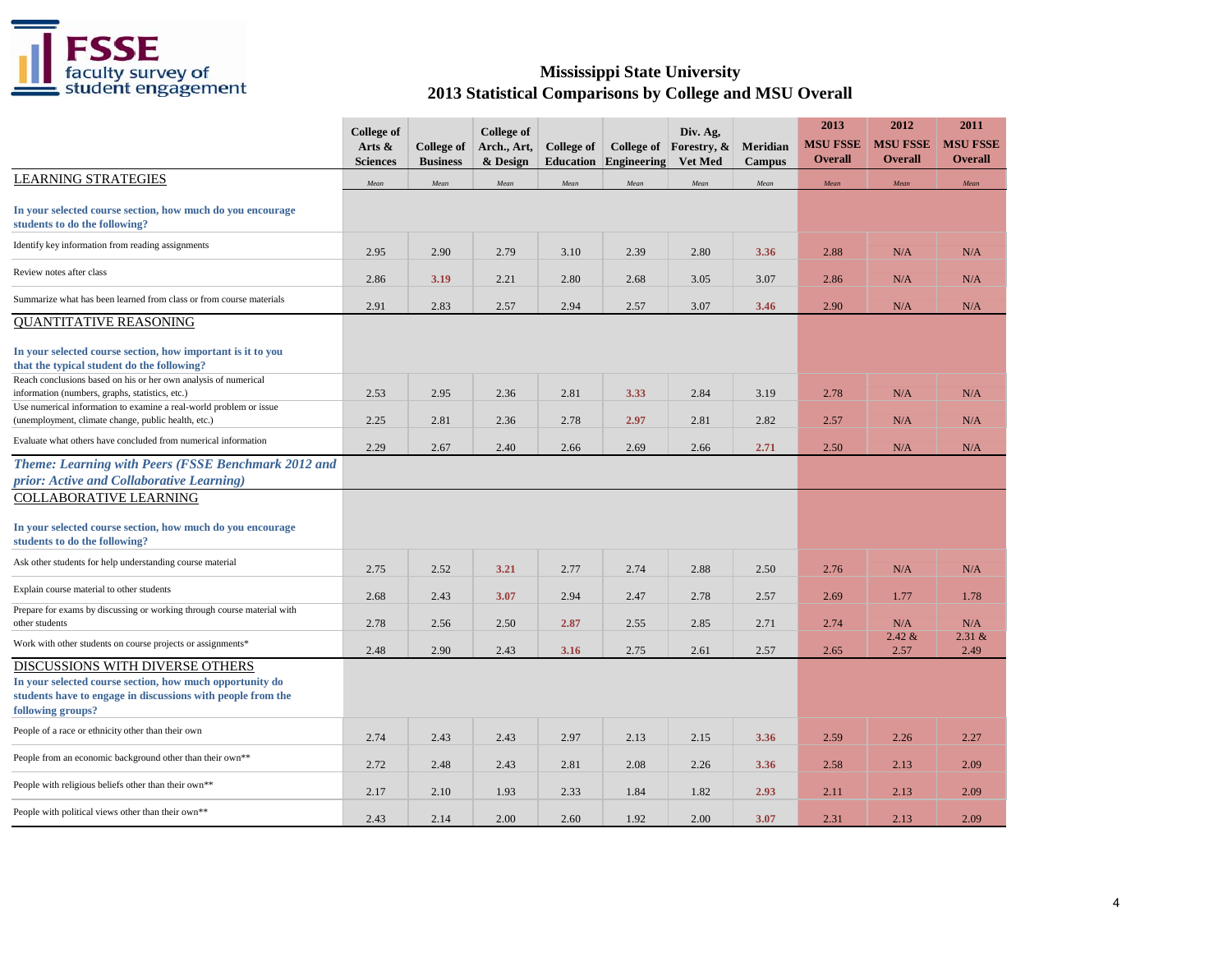

|                                                                                                                                                | <b>College of</b><br>Arts &<br><b>Sciences</b> | <b>College of</b><br><b>Business</b> | <b>College of</b><br>Arch., Art,<br>& Design | College of<br><b>Education</b> | College of<br>Engineering | Div. Ag,<br>Forestry, &<br><b>Vet Med</b> | Meridian<br>Campus | 2013<br><b>MSU FSSE</b><br><b>Overall</b> | 2012<br><b>MSU FSSE</b><br><b>Overall</b> | 2011<br><b>MSU FSSE</b><br><b>Overall</b> |
|------------------------------------------------------------------------------------------------------------------------------------------------|------------------------------------------------|--------------------------------------|----------------------------------------------|--------------------------------|---------------------------|-------------------------------------------|--------------------|-------------------------------------------|-------------------------------------------|-------------------------------------------|
| <b>Theme: Experiences with Faculty (FSSE Benchmark</b>                                                                                         |                                                |                                      |                                              |                                |                           |                                           |                    |                                           |                                           |                                           |
| 2012 and prior: Student-Faculty Interaction)                                                                                                   |                                                |                                      |                                              |                                |                           |                                           |                    |                                           |                                           |                                           |
| STUDENT-FACULTY INTERACTION                                                                                                                    | Mean                                           | Mean                                 | Mean                                         | Mean                           | Mean                      | Mean                                      | Mean               | Mean                                      | Mean                                      | Mean                                      |
| During the current school year, about how often have you<br>done each of the following with the undergraduate students<br>vou teach or advise? |                                                |                                      |                                              |                                |                           |                                           |                    |                                           |                                           |                                           |
| Talked about their career plans                                                                                                                | 2.77                                           | 3.05                                 | 3.38                                         | 3.18                           | 2.81                      | 3.09                                      | 3.29               | 2.95                                      | 2.51                                      | 2.46                                      |
| Worked on activities other than coursework (committees, student groups,<br>etc.)                                                               | 2.11                                           | 1.95                                 | 2.69                                         | 2.30                           | 2.26                      | 2.79                                      | 2.41               | 2.29                                      | 1.90                                      | 1.84                                      |
| Discussed course topics, ideas, or concepts outside of class                                                                                   | 2.55                                           | 2.64                                 | 2.94                                         | 2.76                           | 2.69                      | 2.81                                      | 3.00               | 2.68                                      | 2.11                                      | 2.11                                      |
| Discussed their academic performance                                                                                                           | 2.87                                           | 2.86                                 | 3.00                                         | 3.30                           | 2.51                      | 2.81                                      | 3.06               | 2.88                                      | N/A                                       | N/A                                       |
| <b>EFFECTIVE TEACHING PRACTICES</b><br>In your undergraduate courses, to what extent do you do the<br>following?                               |                                                |                                      |                                              |                                |                           |                                           |                    |                                           |                                           |                                           |
| Clearly explain course goals and requirements                                                                                                  | 3.59                                           | 3.59                                 | 3.27                                         | 3.70                           | 3.45                      | 3.51                                      | 3.71               | 3.56                                      | N/A                                       | N/A                                       |
| Teach course sessions in an organized way                                                                                                      | 3.78                                           | 3.77                                 | 3.20                                         | 3.85                           | 3.67                      | 3.51                                      | 3.59               | 3.69                                      | N/A                                       | N/A                                       |
| Use examples or illustrations to explain difficult points                                                                                      | 3.78                                           | 3.82                                 | 3.60                                         | 3.73                           | 3.57                      | 3.60                                      | 3.76               | 3.71                                      | N/A                                       | N/A                                       |
| Provide feedback to students on a draft or work in progress                                                                                    | 2.90                                           | 2.59                                 | 3.73                                         | 3.27                           | 2.44                      | 2.88                                      | 3.65               | 2.94                                      | N/A                                       | N/A                                       |
| Provide prompt and detailed feedback on tests or completed assignments                                                                         | 3.54                                           | 3.81                                 | 2.87                                         | 3.55                           | 3.21                      | 3.33                                      | 3.71               | 3.46                                      | 3.23                                      | 3.18                                      |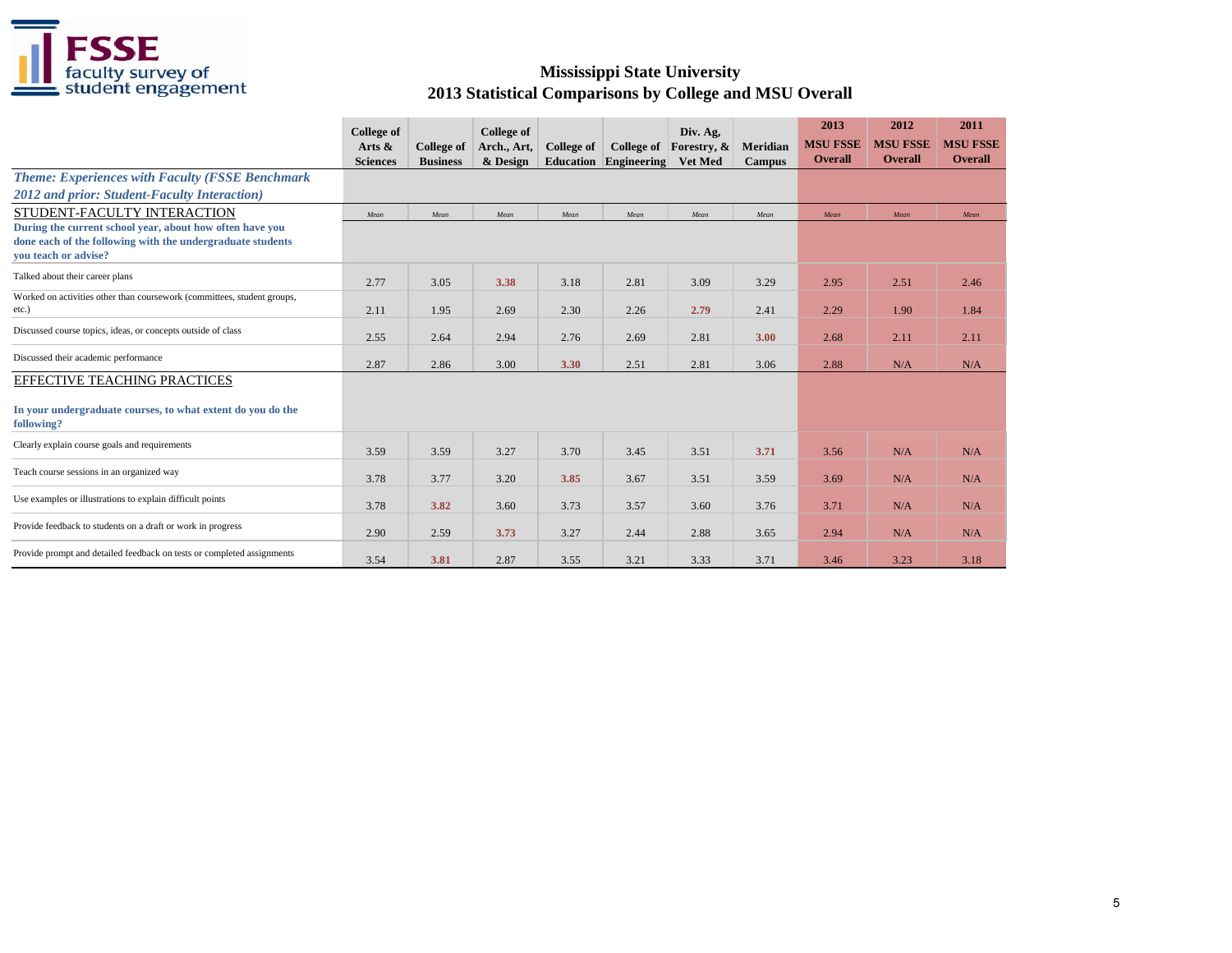

|                                                                                                                               | <b>College of</b><br>Arts $\&$<br><b>Sciences</b> | <b>College of</b><br><b>Business</b> | College of<br>Arch., Art,<br>& Design | <b>College of</b><br><b>Education</b> | College of<br>Engineering | Div. Ag,<br>Forestry, &<br>Vet Med | Meridian<br><b>Campus</b> | 2013<br><b>MSU FSSE</b><br><b>Overall</b> | 2012<br><b>MSU FSSE</b><br><b>Overall</b> | 2011<br><b>MSU FSSE</b><br><b>Overall</b> |
|-------------------------------------------------------------------------------------------------------------------------------|---------------------------------------------------|--------------------------------------|---------------------------------------|---------------------------------------|---------------------------|------------------------------------|---------------------------|-------------------------------------------|-------------------------------------------|-------------------------------------------|
| <b>Theme: Campus Environment (FSSE Benchmark 2012</b><br>and prior: Supportive Campus Environment)                            |                                                   |                                      |                                       |                                       |                           |                                    |                           |                                           |                                           |                                           |
| <b>OUALITY OF INTERACTIONS</b>                                                                                                | Mean                                              | Mean                                 | Mean                                  | Mean                                  | Mean                      | Mean                               | Mean                      | Mean                                      | Mean                                      | Mean                                      |
| Indicate your perception of the quality of student interactions<br>with the following people at your institution.             |                                                   |                                      |                                       |                                       |                           |                                    |                           |                                           |                                           |                                           |
| Other students                                                                                                                | 5.05                                              | 5.48                                 | 5.38                                  | 5.48                                  | 5.37                      | 4.93                               | 5.53                      | 5.20                                      | 5.66                                      | 5.63                                      |
| Academic advisors                                                                                                             | 4.28                                              | 4.41                                 | 4.31                                  | 4.27                                  | 4.37                      | 4.64                               | 5.44                      | 4.42                                      | N/A                                       | N/A                                       |
| Faculty                                                                                                                       | 4.36                                              | 4.27                                 | 4.94                                  | 4.67                                  | 4.88                      | 4.70                               | 5.88                      | 4.63                                      | 5.28                                      | 5.32                                      |
| Student services staff (career services, student activities, housing, etc.)                                                   | 4.06                                              | 4.43                                 | 4.00                                  | 4.36                                  | 4.08                      | 4.43                               | 5.24                      | 4.24                                      | N/A                                       | N/A                                       |
| Other administrative staff and offices (registrar, financial aid, etc.)                                                       | 3.91                                              | 4.24                                 | 3.94                                  | 4.00                                  | 4.08                      | 4.19                               | 5.06                      | 4.08                                      | 4.66                                      | 4.66                                      |
| SUPPORTIVE ENVIRONMENT<br>How important is it to you that your institution increase its<br>emphasis on each of the following? |                                                   |                                      |                                       |                                       |                           |                                    |                           |                                           |                                           |                                           |
| Providing support to help students succeed academically                                                                       | 3.45                                              | 3.32                                 | 3.19                                  | 3.44                                  | 3.17                      | 3.42                               | 3.29                      | 3.37                                      | 2.88                                      | 2.95                                      |
| Students using learning support services (tutoring services, writing center,<br>etc.)                                         | 3.30                                              | 2.95                                 | 3.06                                  | 3.36                                  | 2.90                      | 3.12                               | 3.25                      | 3.18                                      | N/A                                       | N/A                                       |
| Encouraging contact among students from different backgrounds (social,<br>racial/ethnic, religious, etc.)                     | 3.19                                              | 2.73                                 | 3.31                                  | 3.15                                  | 2.67                      | 2.98                               | 3.31                      | 3.06                                      | 2.46                                      | 2.51                                      |
| Providing opportunities for students to be involved socially                                                                  | 2.36                                              | 2.18                                 | 2.31                                  | 2.64                                  | 2.31                      | 2.63                               | 3.00                      | 2.44                                      | 2.46                                      | 2.41                                      |
| Providing support for students' overall well-being (recreation, health care,<br>counseling, etc.)                             | 3.10                                              | 2.68                                 | 2.88                                  | 3.09                                  | 2.76                      | 2.95                               | 3.25                      | 3.00                                      | N/A                                       | N/A                                       |
| Helping students manage their non-academic responsibilities (work,<br>family, etc.)                                           | 2.62                                              | 2.45                                 | 2.69                                  | 2.85                                  | 2.29                      | 2.67                               | 3.00                      | 2.62                                      | 2.23                                      | 2.20                                      |
| Students attending campus activities and events (performing arts, athletic<br>events, etc.)                                   | 2.38                                              | 2.45                                 | 2.63                                  | 2.48                                  | 2.21                      | 2.50                               | 2.65                      | 2.42                                      | 2.87                                      | 2.80                                      |
| Students attending events that address important social, economic, or<br>political issues                                     | 2.79                                              | 2.67                                 | 3.00                                  | 2.79                                  | 2.29                      | 2.79                               | 2.76                      | 2.72                                      | N/A                                       | N/A                                       |